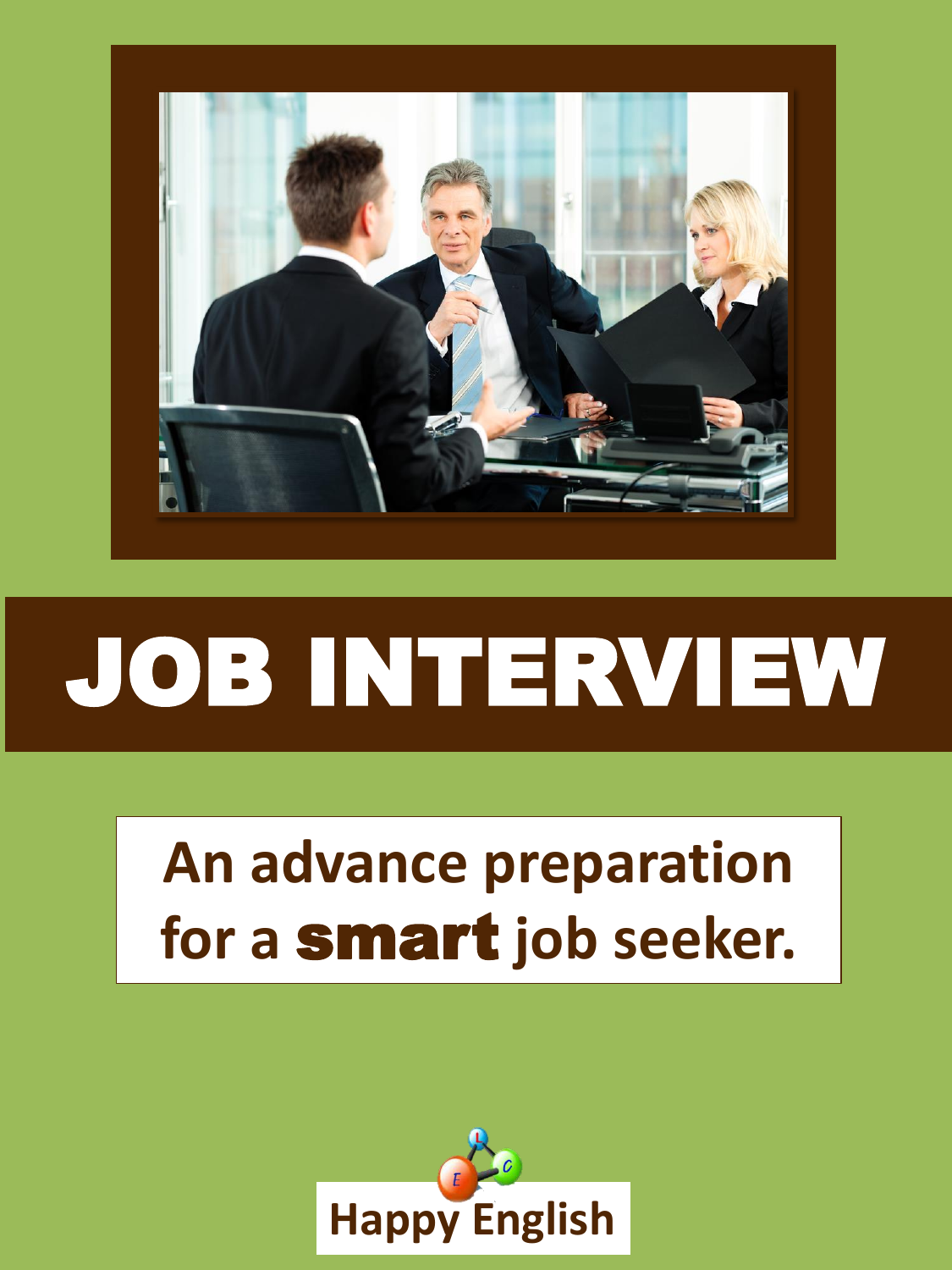# **TABLE OF CONTENTS**

#### **Tips for Answering Interview Questions**

#### **Top 15 Interview Questions and Best Answers**

- **Q1. What is your greatest strength?** s.
- **Q2. What is your greatest weakness?**  ×.
- **Q3. Tell me about yourself.**  z.
- **Q4. Why should we hire you? Are you the best candidate for the job?** ÷
- **Q5. What are your salary expectations?** z.
- **Q6. Why are you leaving or have left your job?**  E.
- **Q7. Why do you want this job?**  ÷
- **Q8. How do you handle stress and pressure?** s.
- **Q9. Describe a difficult work situation / project**  E. **and how you overcame it.**
- **Q10. What are your goals for the future?**  z.
- **Q11.Tell me about something that's not on your resume.** ÷
- **Q12.How do you handle failure?** z.
- **Q13.How Do you Handle Success?** ÷
- **Q14 Who was your best and who was your worst boss?** ÷
- **Q15. What Did You Like or Dislike About Your Previous Job?** ×.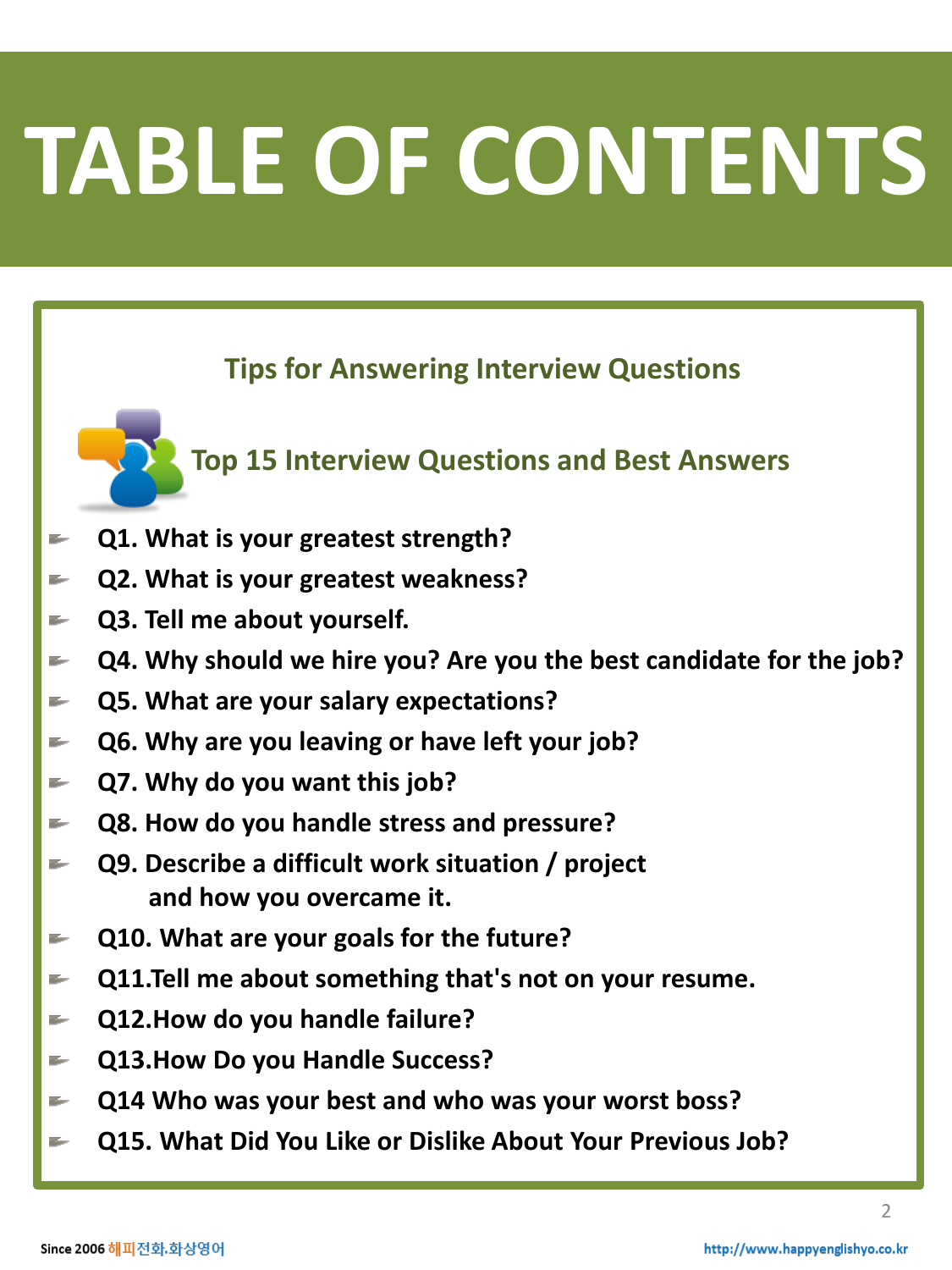

**Smart Answers to Common Job Interview Questions**

- **Why should we hire you?** N
- **Why do you want to work here?** s
- **What do you know about us?**
- **How do people describe you?** v
- **What is your greatest strength/ greatest weakness?**
- **How Would You Adjust Working for a New Company?** v
- **Why Should I Take a Risk on You?** N
- **What Motivates You?**
- **Tell me About your Dream Job.** v
- **What Can You Contribute to the Company?**



**Behavioral Questions**



#### **More Interview Tips**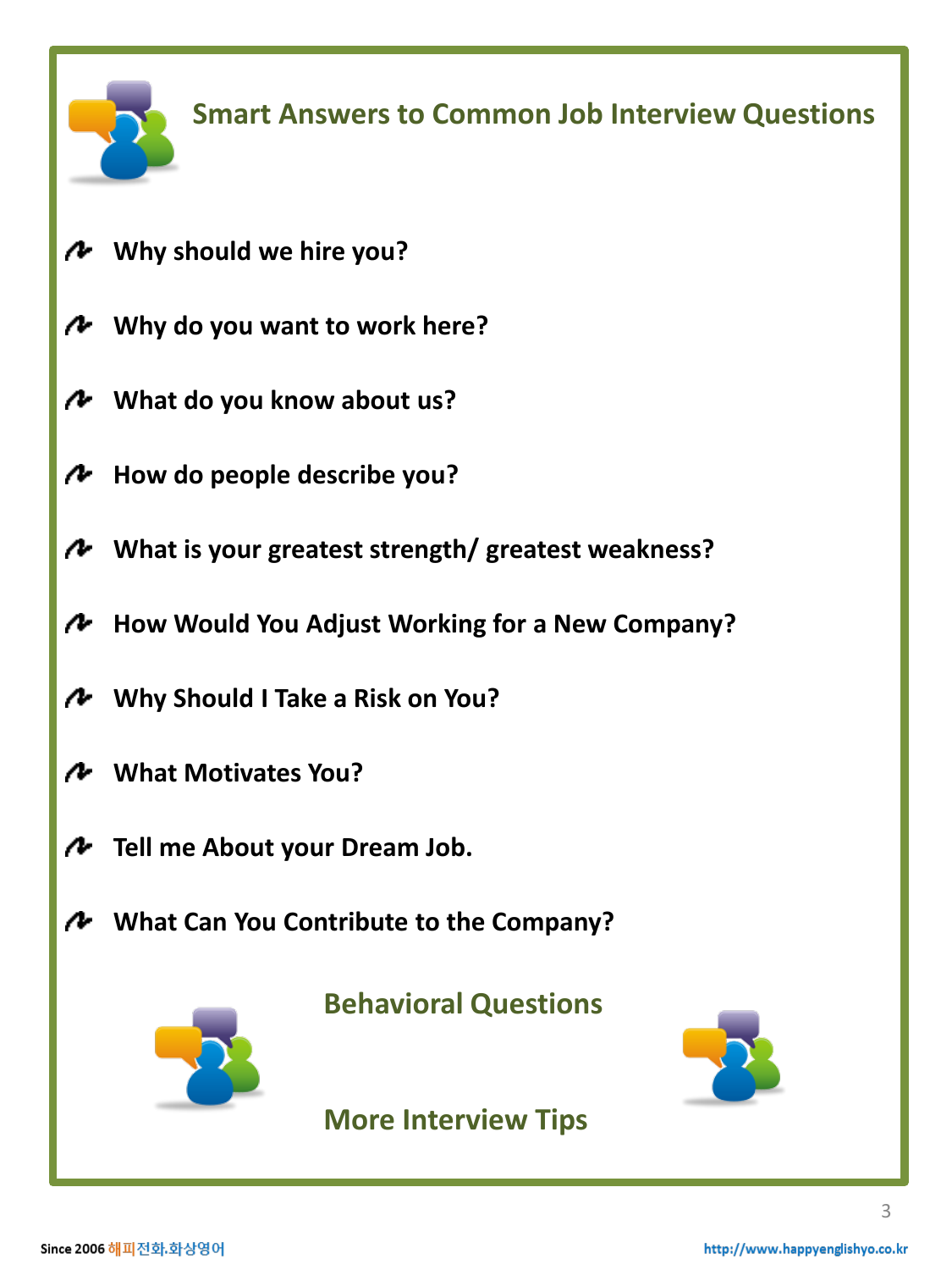

## **Tips for Answering Interview Questions**

- **Research the Job and the Company. Take the time to research the company and the position you are interviewing for in advance. The more you know, the better equipped you'll be to respond to interview questions.**
- **Practice Makes Perfect. The more practice you have at interviewing, the more comfortable you'll be during a job interview. Practice (ask a friend of family member to help) answering common interview questions to get an idea of how to respond.**
- **Know the Facts. This sounds like a no-brainer, but I've interviewed candidates who couldn't remember when they worked where. Be sure you know your work history, and bring an extra copy of your resume to refer to if you're nervous and need a reminder.**
- **Try to Stay Calm. Interviewing can be nerve wracking whether it's your first interview or you have interviewed many times in the past. Give yourself plenty of time to get to the interview, take a deep breath before you go into the interview, and do your best to stay calm.**
- **Take Your Time. Don't rush to get out a response to an interview question. Briefly think about your response before you answer. Taking the time to compose your thoughts so you can respond effectively is better than jumping the gun and saying something you wish you hadn't after the fact.**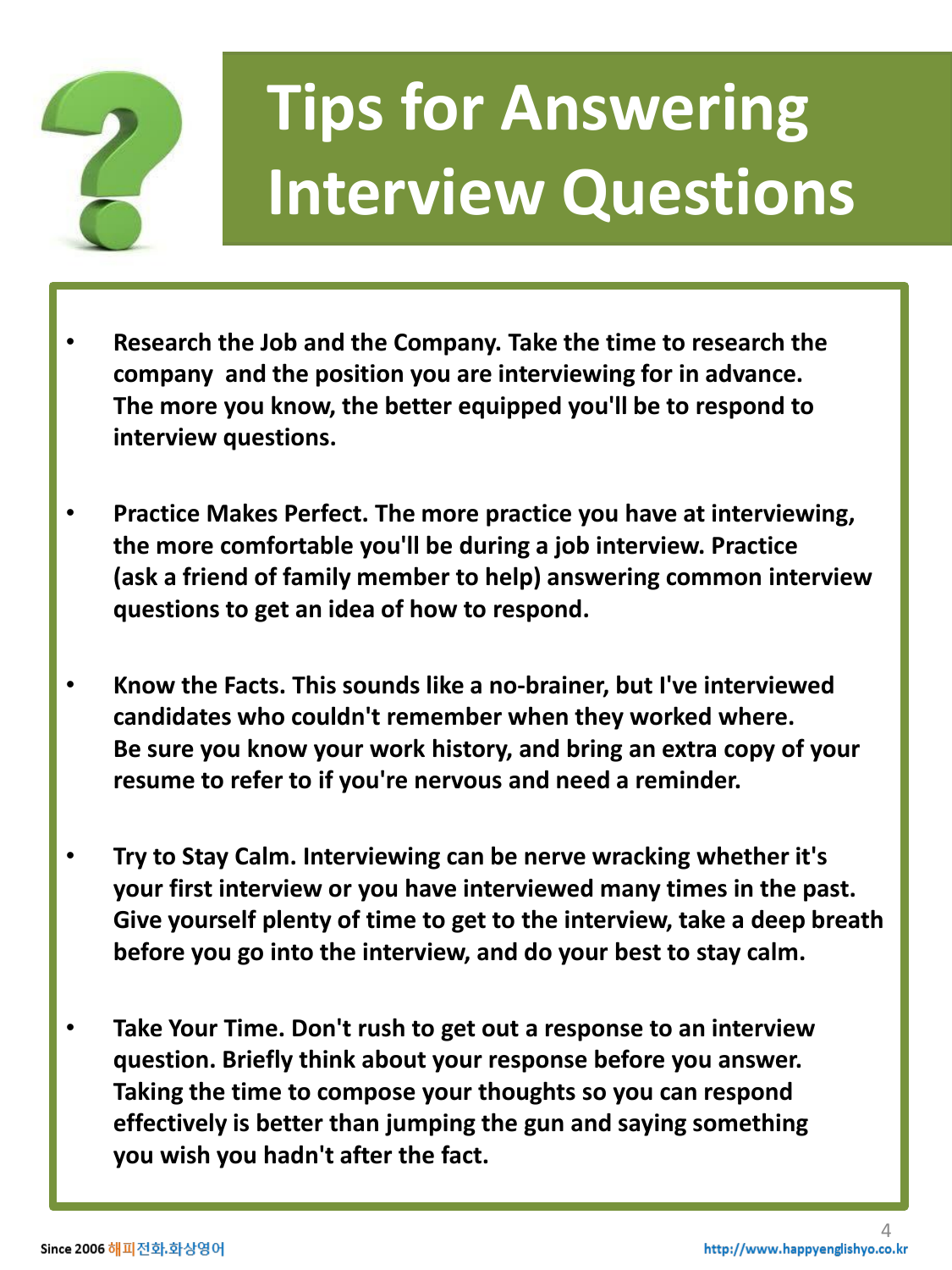

## **Tips for Answering Interview Questions**

- **Give Examples. When you respond to interview questions give examples of how you handled related situations. The more specific you are, the more the hiring manager will see that you have the skills to do the job. Here's more on behavioral interviews and how to respond to behavioral interview questions.**
- **Share Your Accomplishments. Don't be shy about what you have accomplished in your career. Share examples of your accomplishments that are related to the job you are interviewing for to reinforce the fact that you're capable and qualified**
- **Make a Match. As you answer interview questions, try to stay focused on the job and how you are a fit for it. Do your best to match your abilities to the job description when responding.**
- **Don't Ramble. Your response to interview questions should be direct and to the point. Don't ramble and get off topic.**
- **Ask for Clarification. Not sure what the interviewer is asking? It's fine to ask for clarification if you're not sure what is being asked.**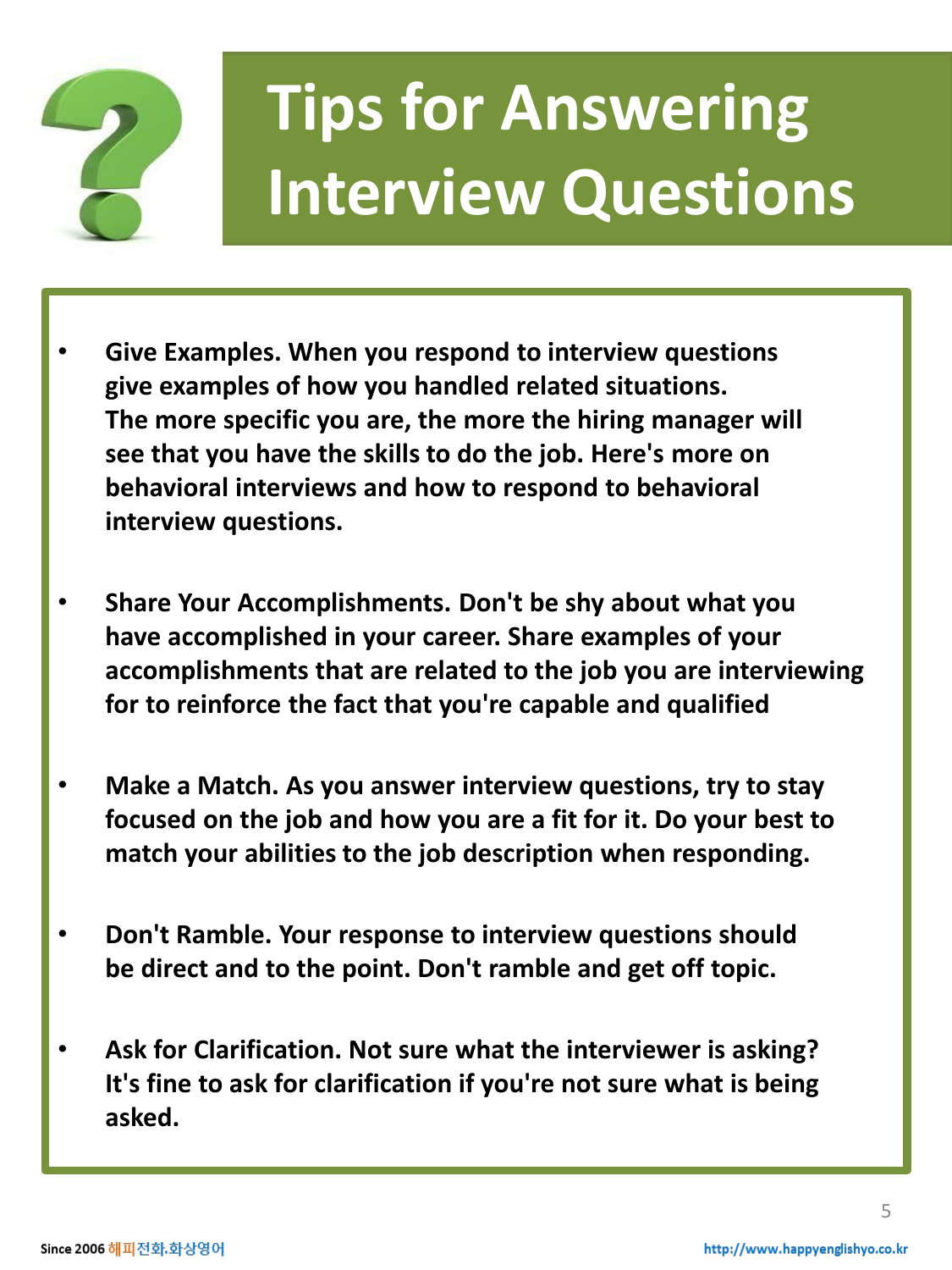

## **Tips for Answering Interview Questions**

- **Be Direct. When you're asked about why you left (or are leaving your job) try to keep it positive. Be direct and focus your interview answer on the future, especially if your leaving wasn't under the best of circumstances.**
- **Keep it Professional. Your responses should be focused on your professional skills and abilities. There is no need to tell the interviewer all about your personal life, your interests, your family, or your hobbies. Most importantly, don't bring up any workrelated issues you might have like having to arrange child care or transportation if you get the job.**
- **Have Questions Ready to Ask. The last question you'll probably be is asked during a job interview is whether you have questions. Be prepared and have a list of questions ready to ask the interviewer.**
- **Take Advantage of One More Chance to Answer. Don't forget to thank the interviewer and to take the time to follow up with a personal thank you note. If there are any questions you wish you had answered differently or more thoroughly, use your thank you letter to explain.**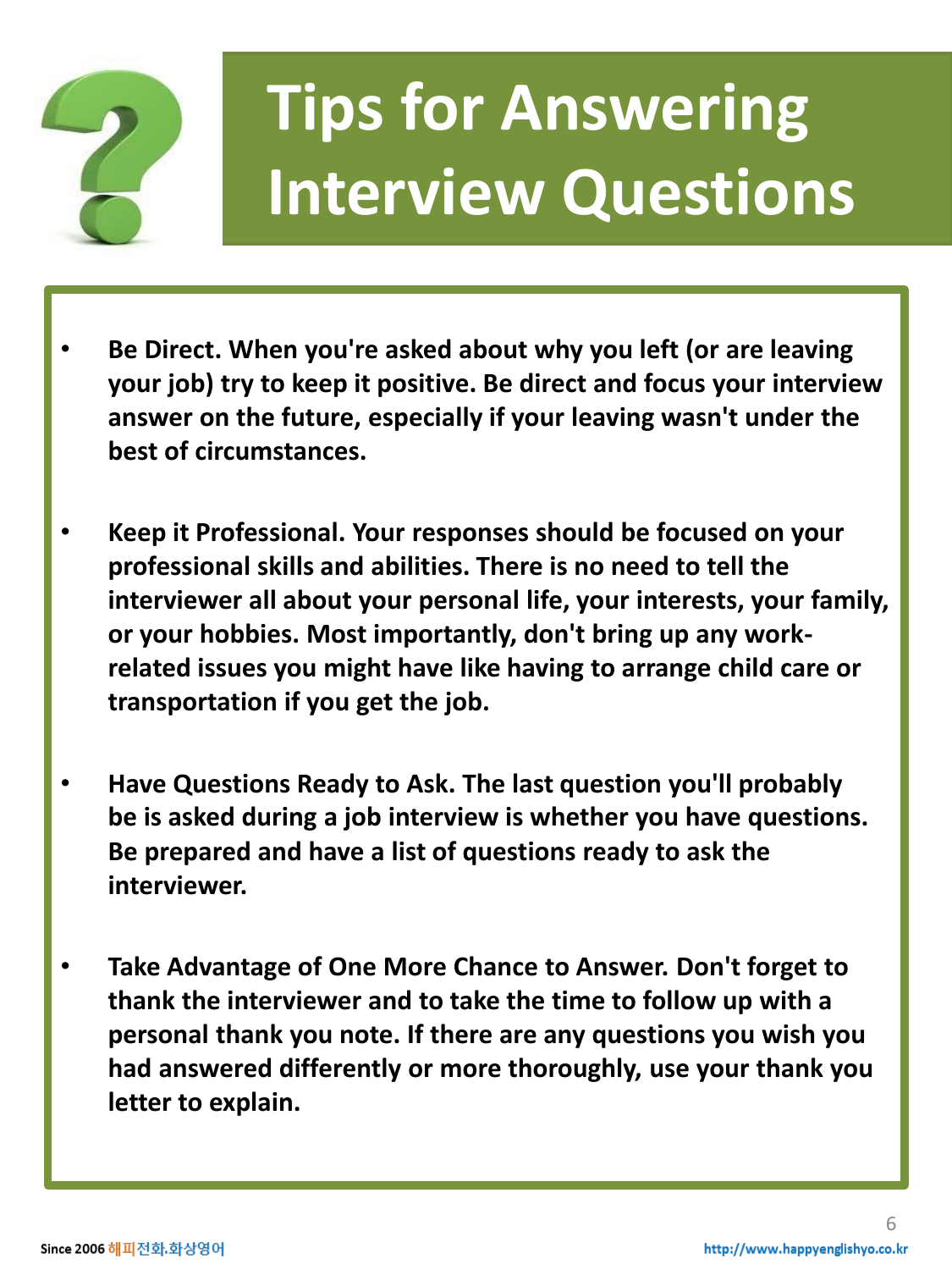## **Top 10 Interview Questions and Best Answers**





**"What is your greatest strength?" may seem like one of the easier interview questions you'll be asked, but it is also one of the most important. The interviewer wants to know if your strengths align with the needs of the company and the qualifications for the particular job. Asking this question helps the employer decide whether or not you are the strongest applicant for the position.**

**This is one of the questions that employers almost always ask. When you are asked about your greatest strengths, it's important to discuss the attributes that will qualify you for the specific job and set you apart from the other candidates.**

**The best way to respond is to describe the skills and experience that directly correlate with the job you are applying for. Be prepared to answer by making a list of the qualifications mentioned in the job posting. Then, make a list of your skills that match those listed. This list can include education or training, soft skills, hard skills, or past work experiences. Narrow your list of skills down to 3 - 5 particularly strong skills.**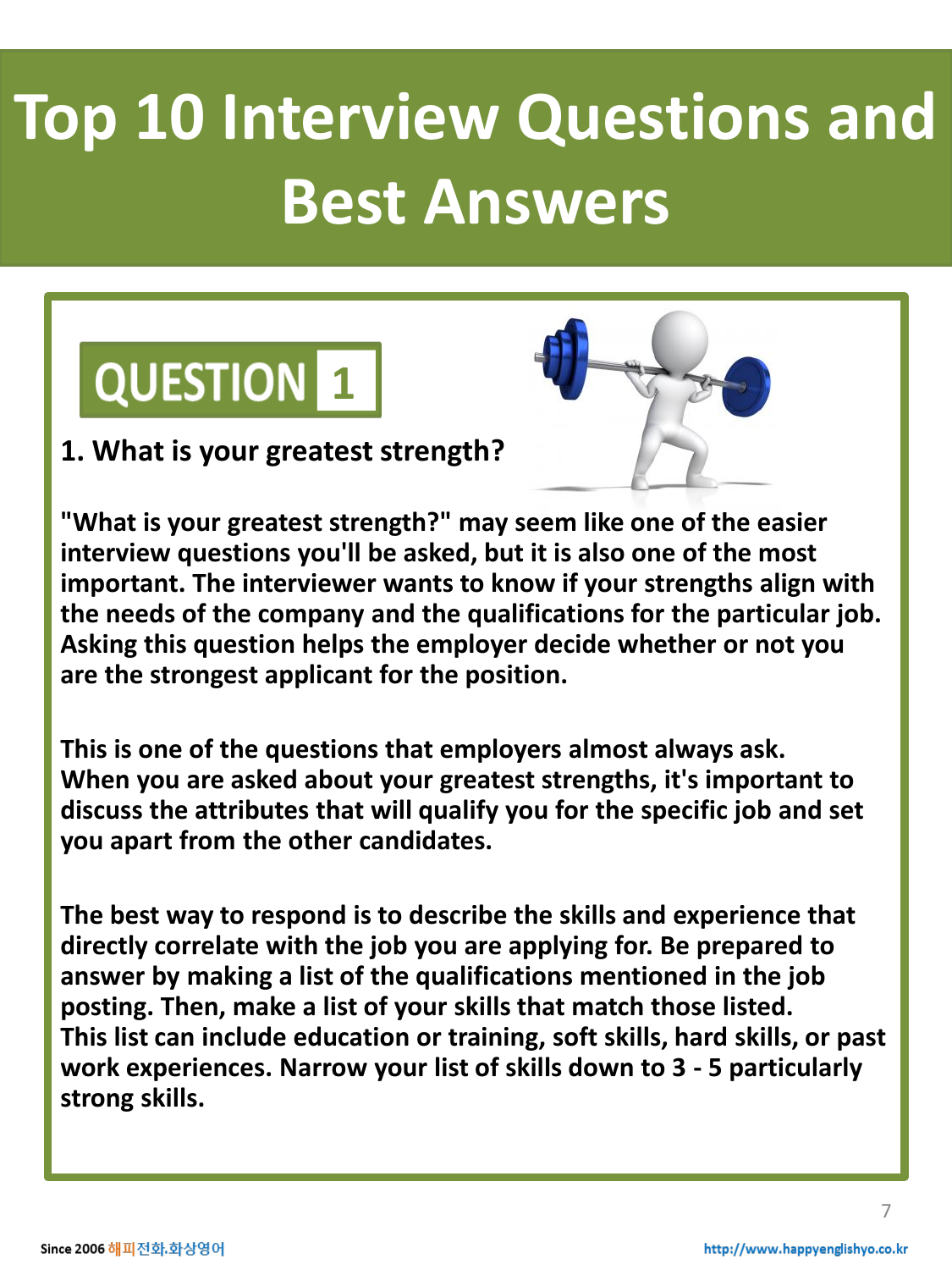- **I have an extremely strong work ethic. When I'm working on a project, I don't want just to meet deadlines. Rather, I prefer to complete the project well ahead of schedule. Last year, I even earned a bonus for completing my three most recent reports one week ahead of time.**
- **I have strong extremely strong writing skills. Having worked as a copy editor for five years, I have a strong attention to detail when it comes to my writing. I have also written for a variety of publications, so I know how to shape my writing style to fit the task and audience. As a marketing assistant, I will be able to effectively write and edit press releases, and update web content with accuracy and ease.**
- **I am a skilled salesman with over ten years of experience. I have exceeded my sales goals every quarter and I've earned a bonus each year since I started with my current employer.**
- **I pride myself on my customer service skills and my ability to resolve what could be difficult situations. With five years of experience as a customer service associate, I have learned to effectively understand and resolve customer issues. On a related note, I also have strong communication skills, which helps me work well with customers, team members, and executives. I am known for being an effective team member with a talent for giving presentations.**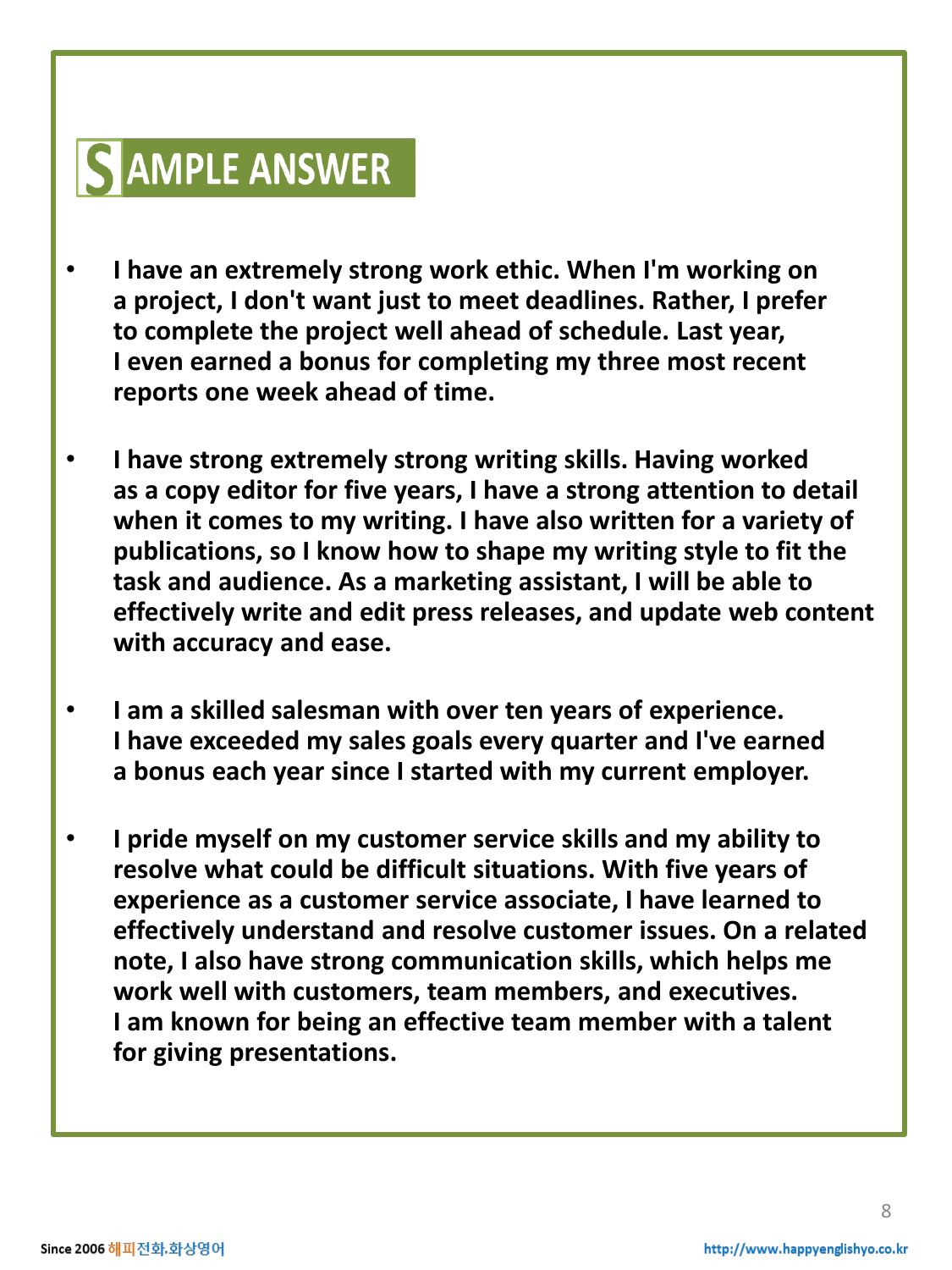

**2. What is your greatest weakness?** 

**Another typical question interviewers will ask is about your weaknesses. Do your best to frame your answers around positive aspects of your skills and abilities as an employee.**

**Even though the question is about weaknesses, your answer should always be framed around positive aspects of your skills and abilities as an employee.**

**Discuss Non-Essential Skills**

**One approach to answering this question is to analyze the key skills and strengths required for the position you are interviewing for and then come up with an honest shortcoming which is not essential for success in that job.**

**For example, if you are applying for a nursing job, you might share that you are not particularly adept at conducting group presentations. In this case it will be critical to underscore your strength in one-on-one communication with patients, while providing an example of your difficulty with presentations to large groups.**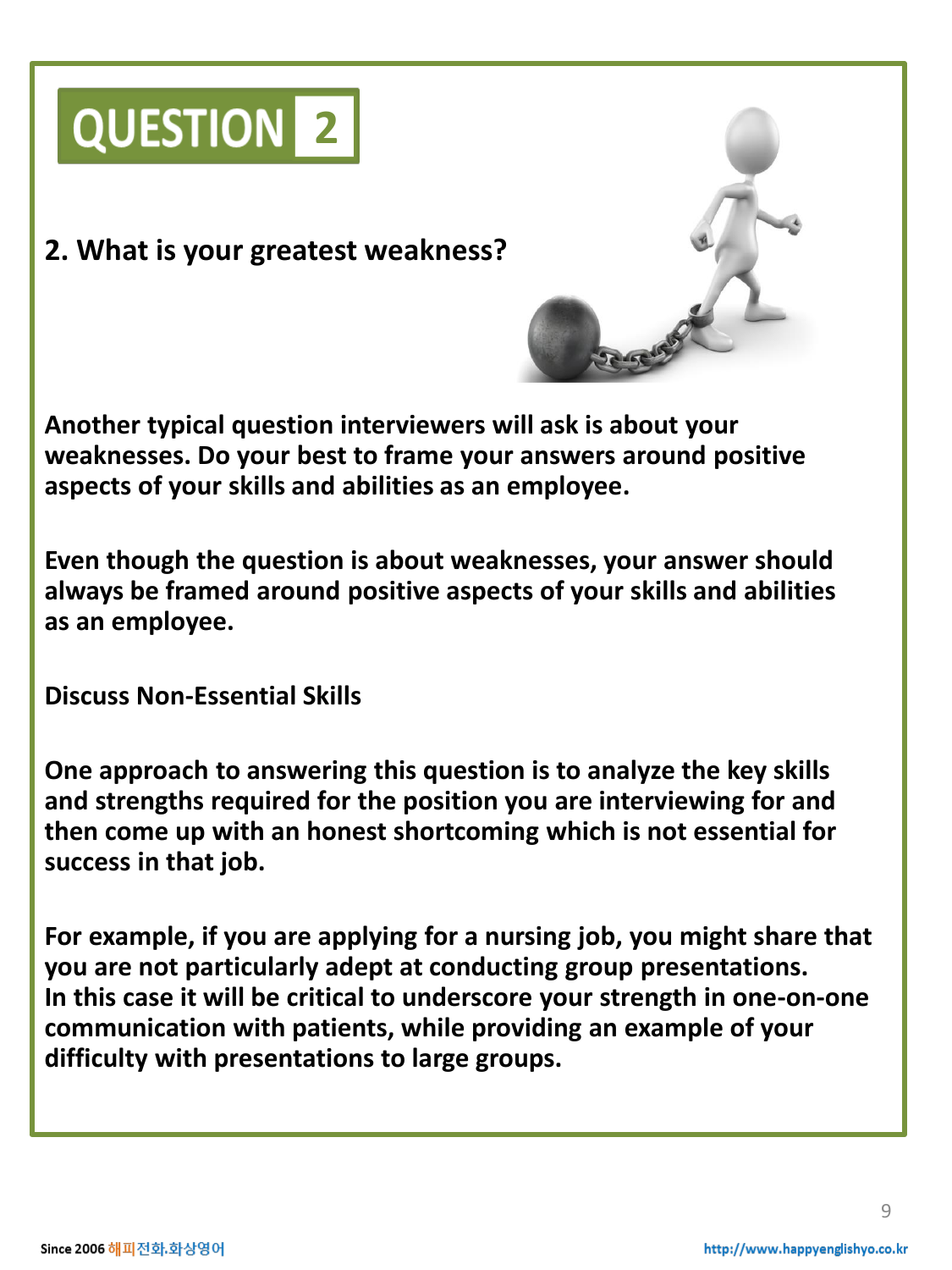- **When I'm working on a project, I don't want just to meet deadlines. Rather, I prefer to complete the project well ahead of schedule.**
- **Being organized wasn't my strongest point, but I implemented a time management system that really helped my organization skills.**
- **I like to make sure that my work is perfect, so I tend to perhaps spend a little too much time checking it. However, I've come to a good balance by setting up a system to ensure everything is done correctly the first time.**
- **I used to wait until the last minute to set appointments for the coming week, but I realized that scheduling in advance makes much more sense.**
- **Sometimes, I spend more time than necessary on a task, or take on tasks personally that could easily be delegated to someone else. Although I've never missed a deadline, it is still an effort for me to know when to move on to the next task, and to be confident when assigning others work.**
- **I had difficulty with calculus during college, but I persevered with tutoring assistance and extra effort and completed 2 levels with a B minus average.**
- **I used to like to work on one project to its completion before starting on another, but I've learned to work on many projects at the same time, and I think it allows me to be more creative and effective in each one.**
- **I've learned to make my perfectionism work to my advantage. I have become proficient at meeting deadlines, and with my attention to detail, I know my work is accurate.**
- **As an undergrad, I used to leave assignments until the last minute, but with the workload of graduate school, I learned to schedule my time very effectively.**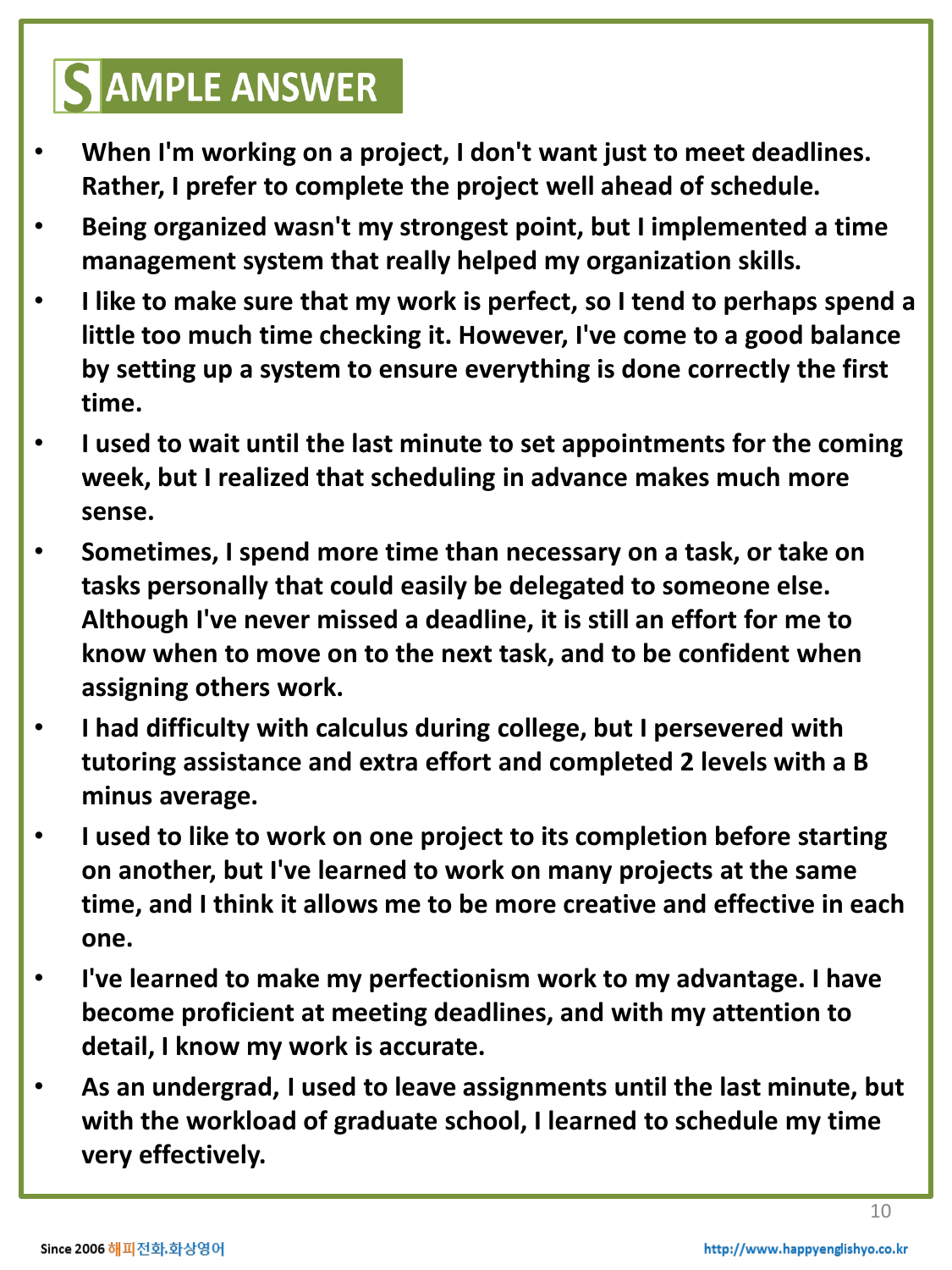

**3. Tell me about yourself.** 

**Here's how to answer questions about you without giving out too much** 

**– or too little – personal information. Start by sharing some of your personal interests which don't relate directly to work.**

**Interviewers will sometimes start an interview with an open-ended question like "Tell me about yourself." It's a way to break the ice and make you feel more comfortable during the interview process. It's also a way for the hiring manager to get insight into your personality to help determine if you're a good fit for the job.**

**Sharing too much or too little information isn't a good idea. The interviewer doesn't want to know everything about you, but disclosing too little can make him or her wonder why you aren't more open.**

**Although it might be tempting to share a list of your most compelling qualifications for the job at hand, a more low-key approach will probably help you to develop a personal rapport with your interviewer.**

**Try starting out by sharing some personal interests which don't relate directly to your work. Examples might include a hobby which you are passionate about like quilting, astronomy, chess, choral singing, golf, skiing, tennis, or antiquing.**

**Interests like long distance running or yoga which help to represent your healthy, energetic side are worth mentioning.**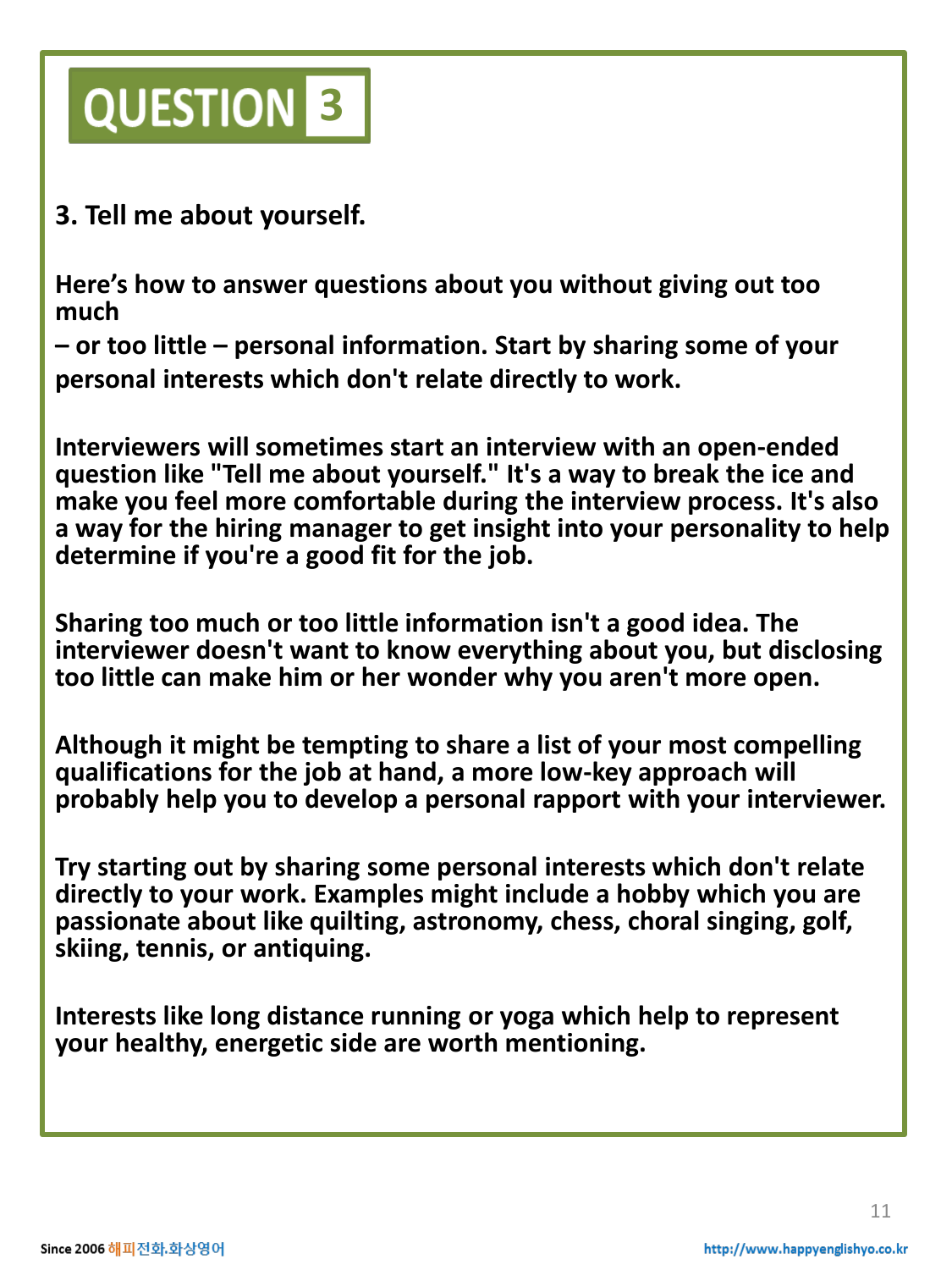**Prepare a script that includes the information you want to convey. Begin by talking about past experiences and proven success:**

**"I have been in the customer service industry for the past five years. My most recent experience has been handling incoming calls in the high tech industry. One reason I particularly enjoy this business, and the challenges that go along with it, is the opportunity to connect with people. In my last job, I formed some significant customer relationships resulting in a 30 percent increase in sales in a matter of months."**

**Next, mention your strengths and abilities:**

**"My real strength is my attention to detail. I pride myself on my reputation for following through and meeting deadlines. When I commit to doing something, I make sure it gets done, and on time."**

**Conclude with a statement about your current situation:**

**"What I am looking for now is a company that values customer relations, where I can join a strong team and have a positive impact on customer retention and sales."**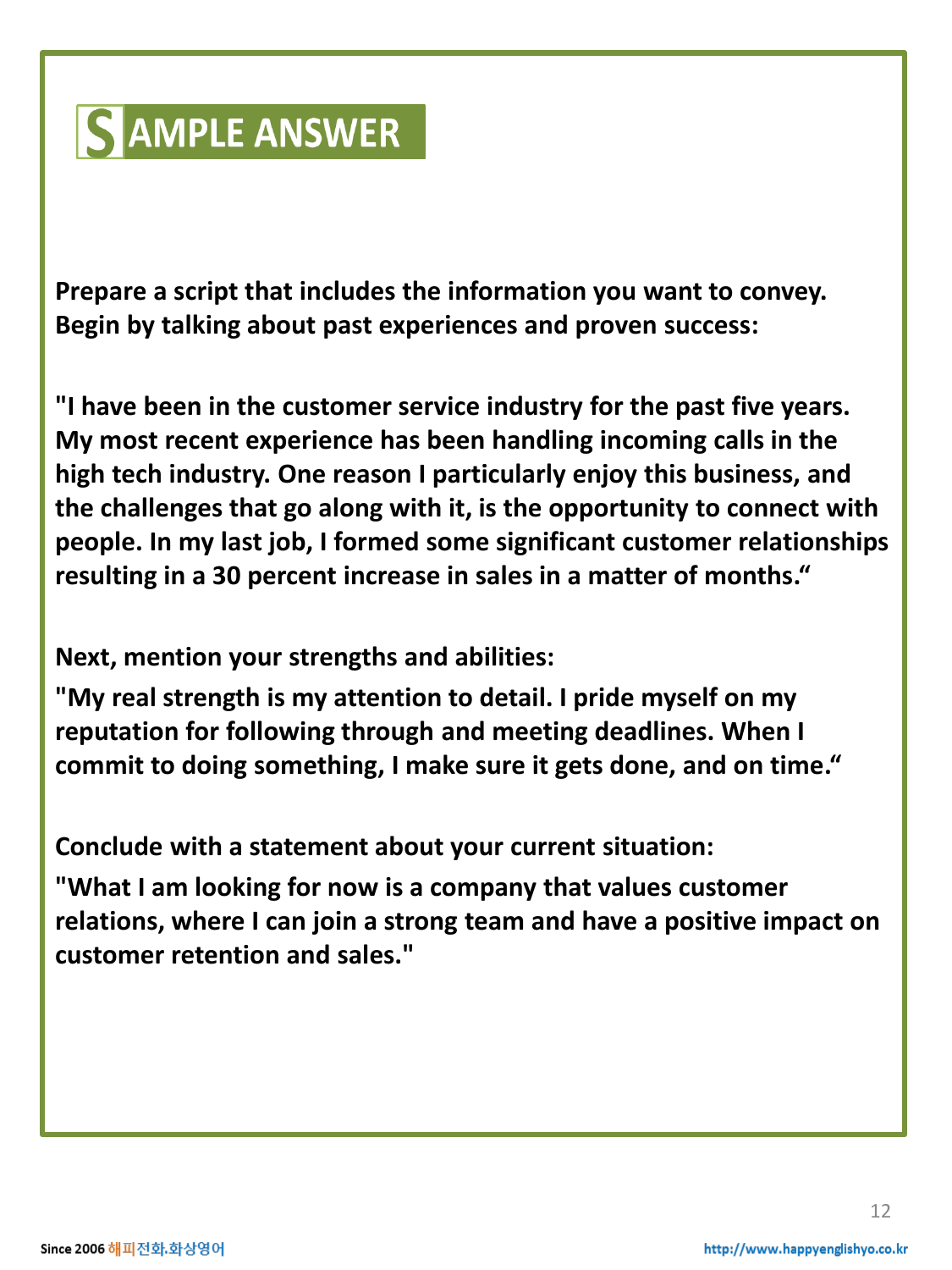

### **4. Why should we hire you? Are you the best candidate for the job?**

**Be prepared to say why. Make your response a concise sales pitch that explains what you have to offer the employer, and why you should get the job.**

**The first step to preparing for this type of question is to go into the interview with a clear understanding of what you have to offer.**

**Prepare a list of 8-10 assets which would enable you to excel in the job if it is offered.** 

**Review the job description and itemize a list of your skills, accomplishments, areas of knowledge, experiences and/or personal qualities which would help you to meet the qualifications for this particular job. Be ready to supply examples from your work, volunteer, or academic history that prove that you have added value by applying those assets in the past.**

**Your asset list will help you to answer questions about your strengths throughout the interview. In addition, when you are asked at the end of the meeting if you have anything to add, you will be ready to furnish any qualities which haven't been explored up to that point.**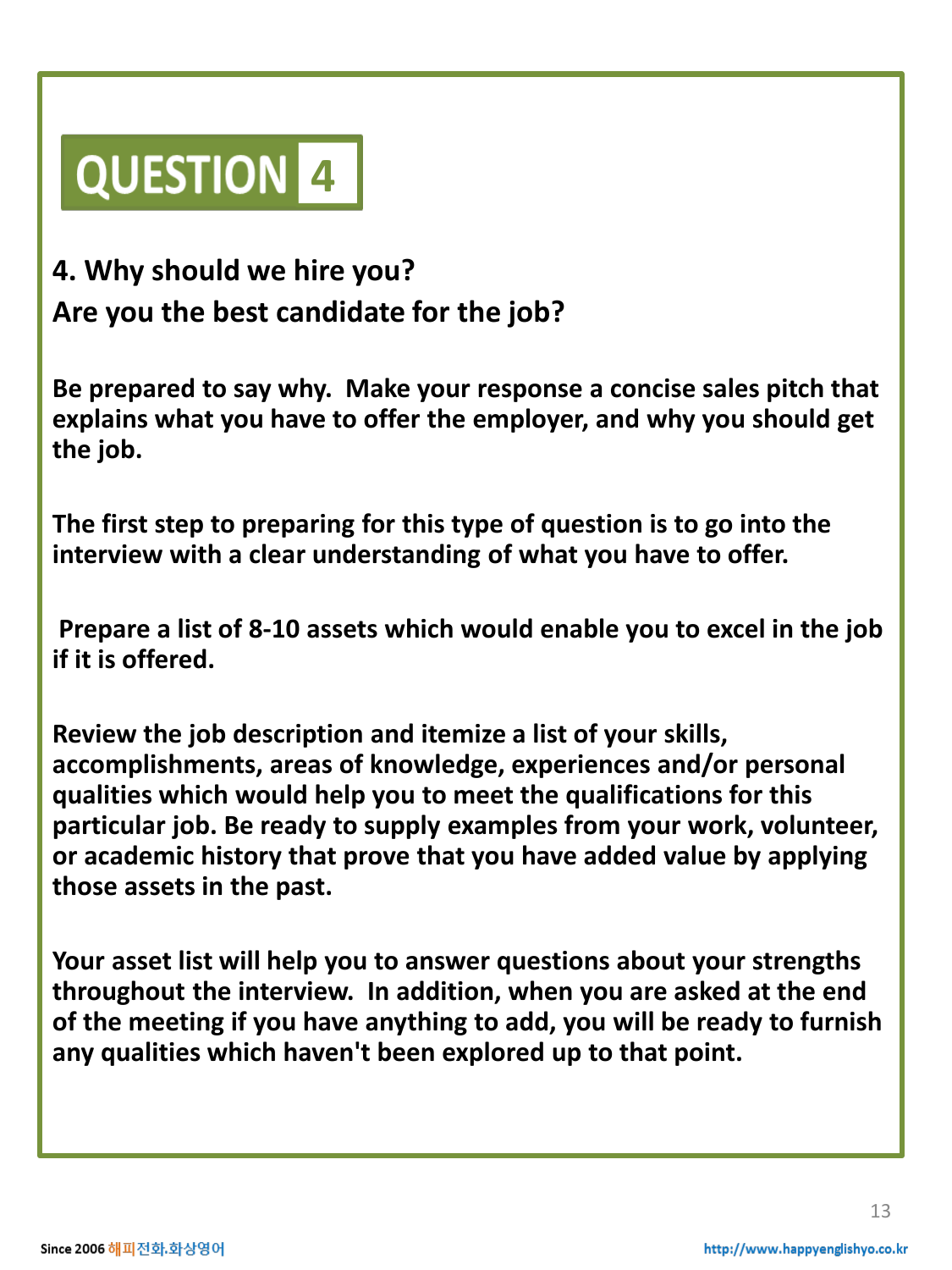**Start your closing statement with a summary of some of the key strengths which you have already shared, and then add any items from your list that haven't been covered. Here's an example of an effective answer a candidate could give for a public relations position:**

**"You have done a very thorough job of getting at my strengths. We have discussed my writing, presentation, and computer skills, but I haven't had the opportunity to tell you about my persuasive abilities. I was able to convince seven local businesses to sponsor the charity run which I organized for my fraternity, and I successfully placed several stories in the local media about a client during my public relations internship."**

#### **Summarize Your Qualifications**

**In the unlikely scenario where your interviewer has touched on all the assets on your list, then take the opportunity to thank them, mention your strong interest in the job and summarize your most compelling qualifications.**

**For example, you might say:**

**"I think that you have been incredibly thorough and we have discussed my key strengths like my writing, presentation, computer and persuasive skills.**

**I would just like to assure you that I am very excited by the opportunity here. I am extremely motivated to pursue this job and will devote maximum energy to succeeding if I am hired."**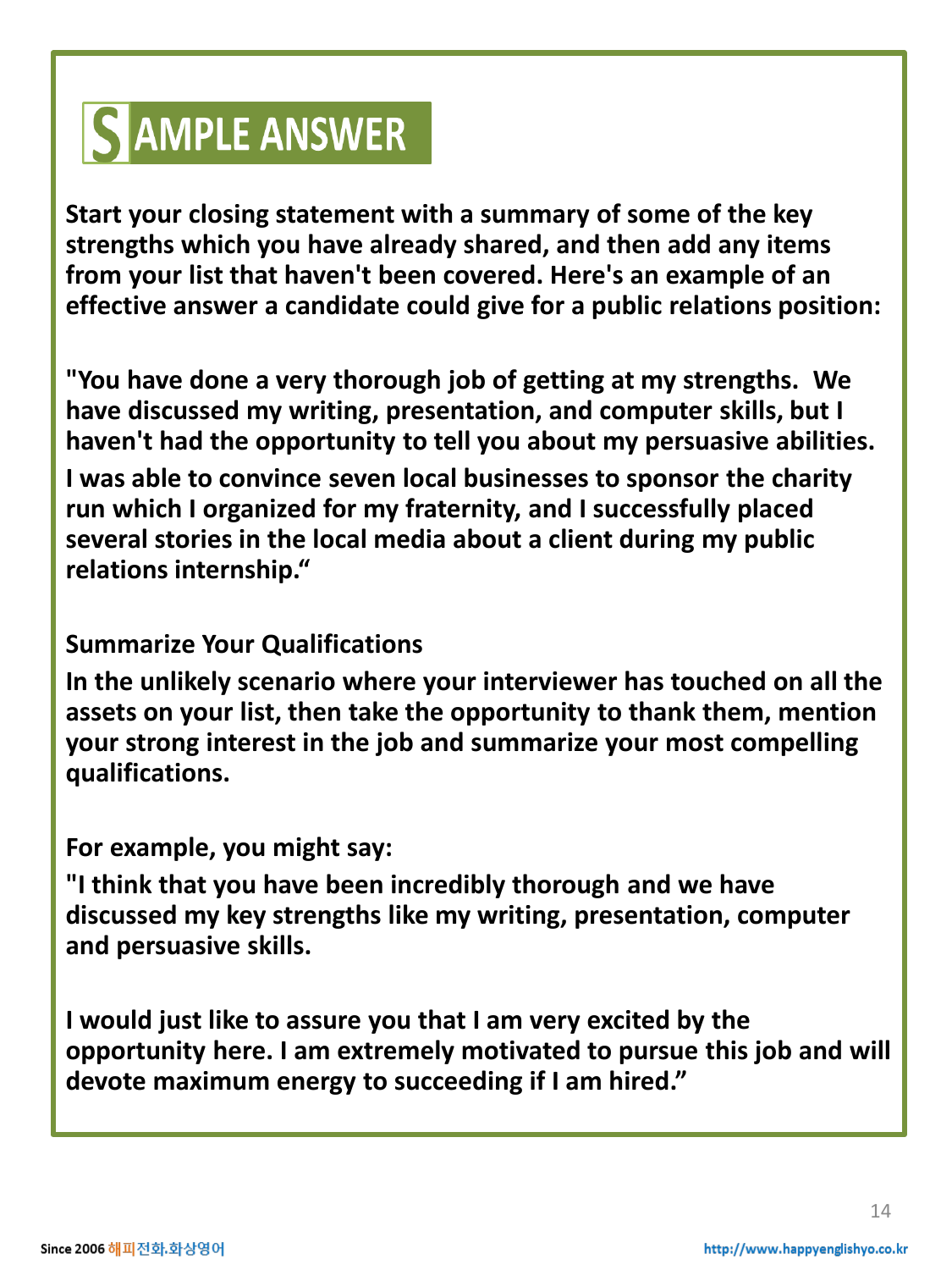## **5**

#### **5. What are your salary expectations?**

**What are you looking for in terms of salary? It seems like a simple question, but your answer can knock you out of content for the job if you overprice yourself. Here's the best way to answer questions about salary.**

**You want to aim high, but what if you put yourself out of salary range? On the other hand, if your target compensation is too low, you leave the employer room to go even lower and you could end up miserable. Worse, you don't want to decide before you even know what the job is, as you do when asked to disclose a salary on an application.**

**While there may be no right answer, there is a way to think about the question and get what you want. Here's how.**

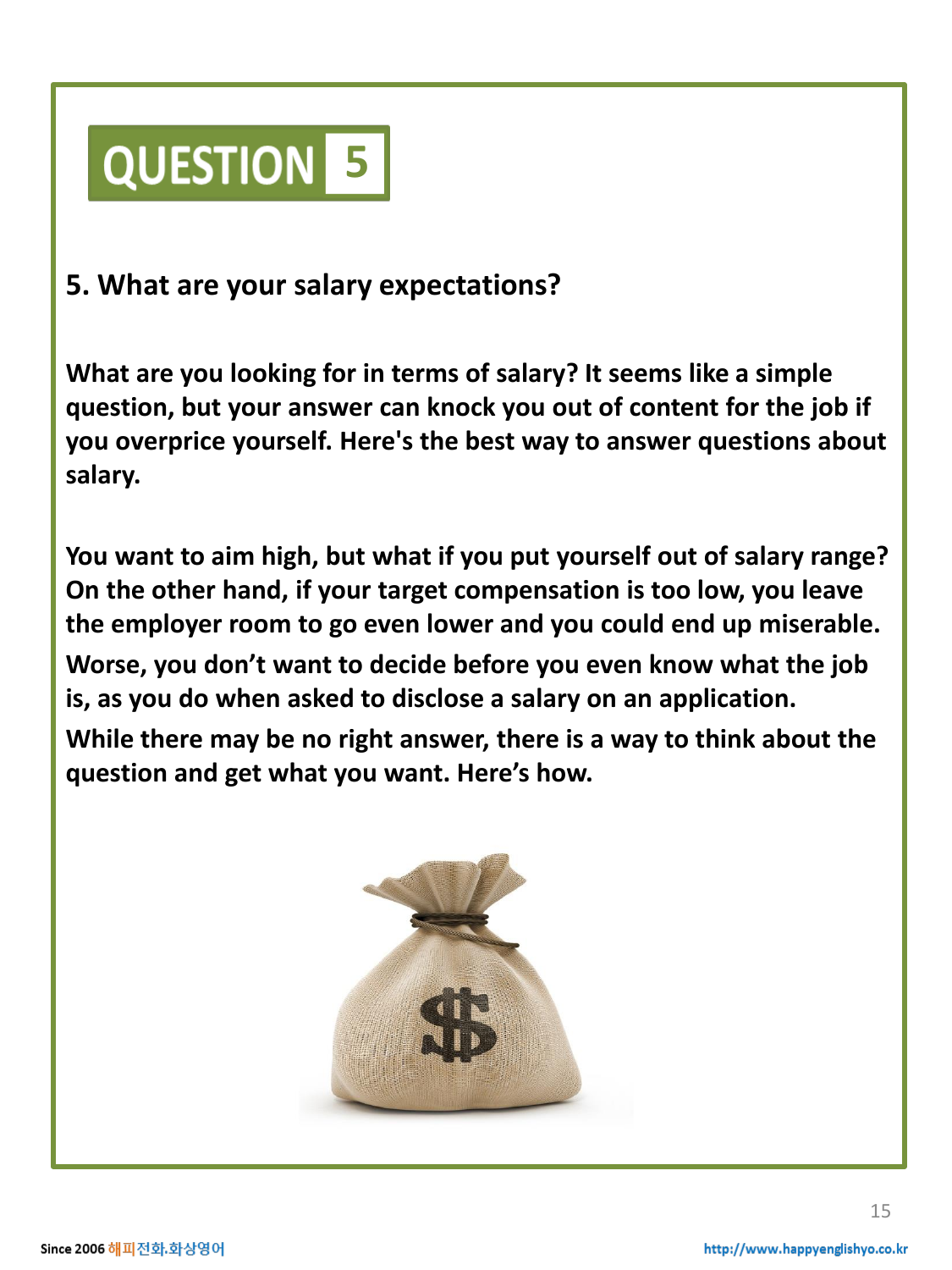

**As difficult as it may be to answer the question, it's more difficult not to - especially on an electronic job application. Try and skip the question and you can't move on to the next page, and the field only accepts a number. That is when the exact number is important.**

**If you are in an interview, you could try to skirt around the question with a broad answer, such as: "My salary expectations are in line with my experience and qualifications." Or "If this is the right job for me, I am sure we can come to an agreement on salary." But the recruiter or interviewer will likely be looking for a number, so come prepared with a target salary figure or at least a range in mind.**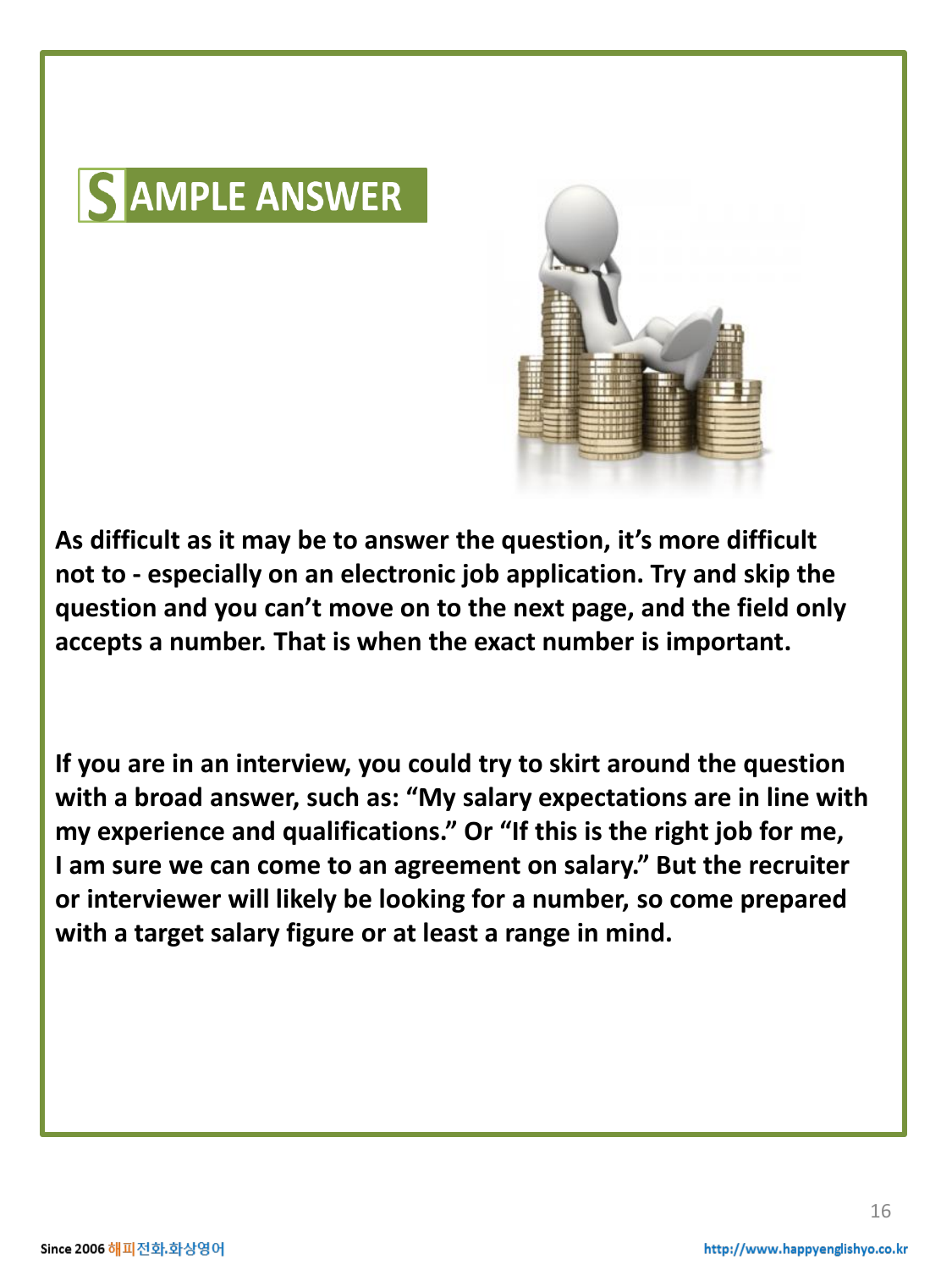

#### **6. Why are you leaving or have left your job?**

**When asked about why you are moving on, stick with the facts, be direct and focus your interview answer on the future, especially if your leaving wasn't under the best of circumstances.**

**One of the questions that is typically asked in an interview is "Why are you leaving your job?" or "Why did you leave your previous job?" if you have already moved on. If you were fired from your job, use these answers to respond.**

**If you left of your own accord, review these suggestions on how best to answer and tailor your response to meet your particular situation.**

**Be direct and focus your interview answer on the future, especially if your leaving wasn't under the best of circumstances.**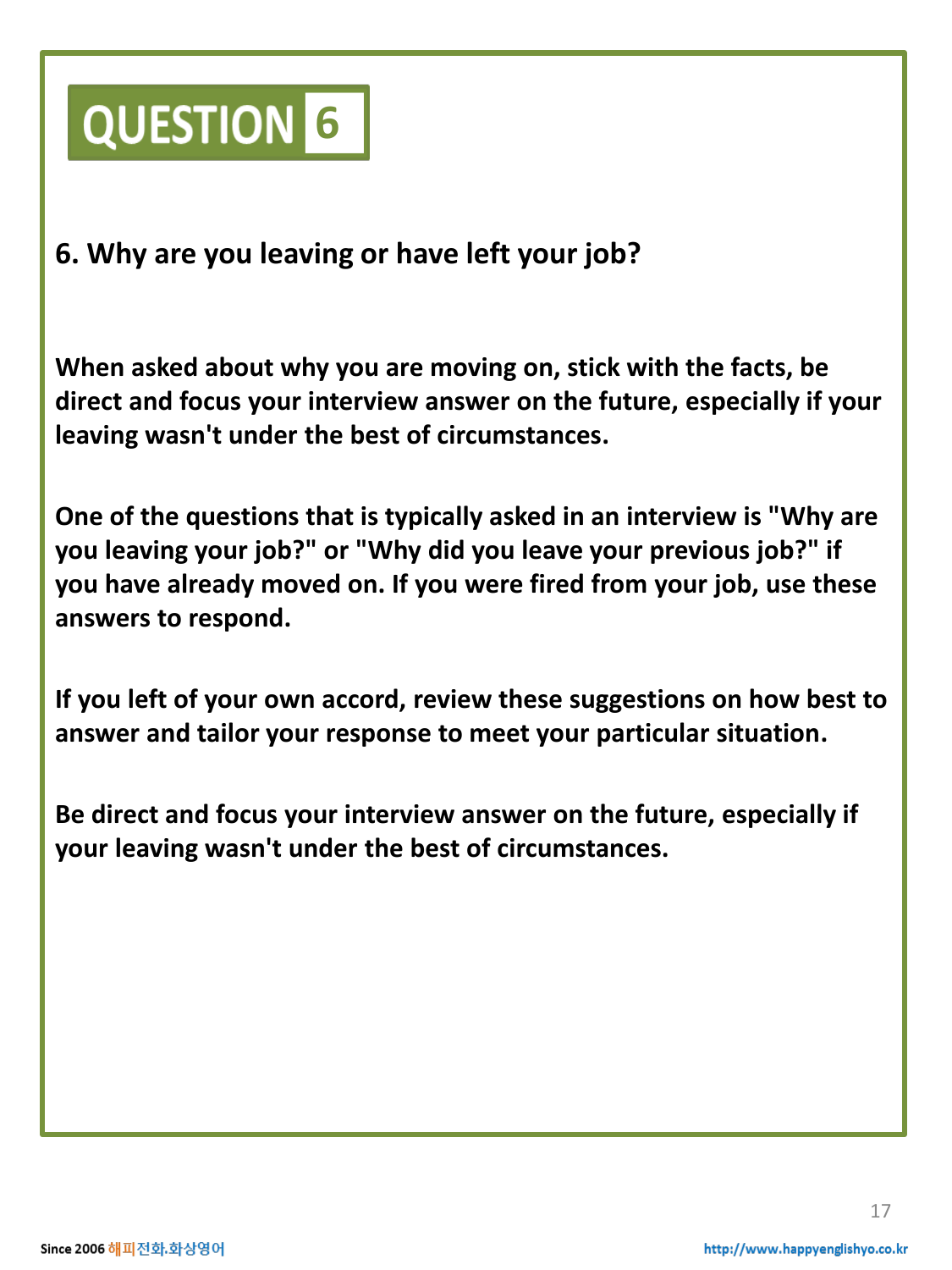- **I found myself bored with the work and looking for more challenges. I am an excellent employee and I didn't want my unhappiness to have any impact on the job I was doing for my employer.**
- **There isn't room for growth with my current employer and I'm ready to move on to a new challenge.**
- **I'm looking for a bigger challenge and to grow my career and I couldn't job hunt part time while working. It didn't seem ethical to use my former employer's time**
- **I was laid-off from my last position when our department was eliminated due to corporate restructuring.**
- **I'm relocating to this area due to family circumstances and left my previous position in order to make the move.**
- **I've decided that is not the direction I want to go in my career and my current employer has no opportunities in the direction I'd like to head.**
- **After several years in my last position, I'm looking for an company where I can contribute and grow in a team-oriented environment.**
- **I am interested in a new challenge and an opportunity to use my technical skills and experience in a different capacity than I have in the past.**
- **I recently received my degree and I want to utilize my educational background in my next position.**
- **I am interested in a job with more responsibility, and I am very ready for a new challenge.**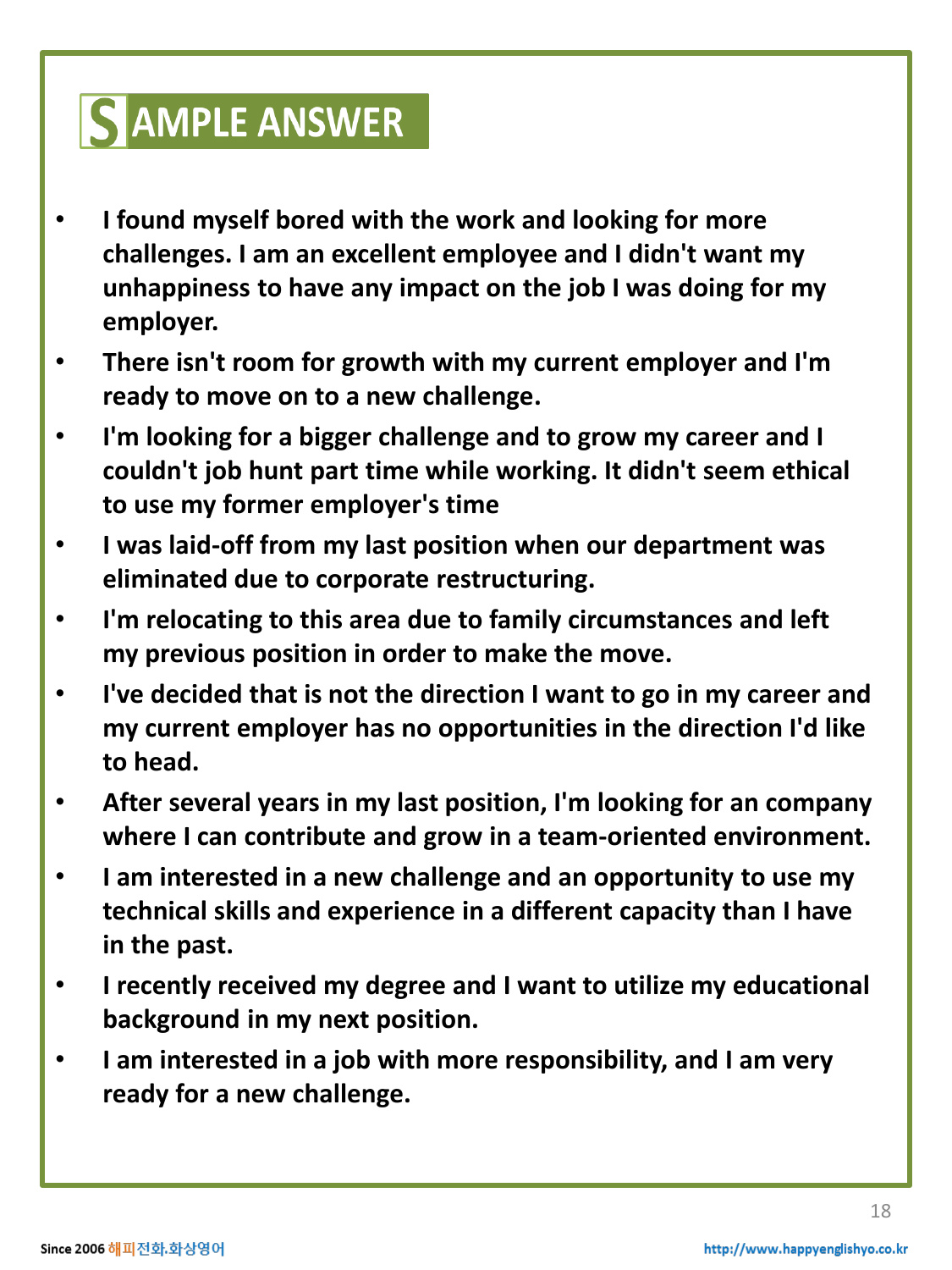

#### **7. Why do you want this job?**

**This question gives you an opportunity to show the interviewer what you know about the job and the company. Be specific about what makes you a good fit for this role, and mention aspects of the company and position that appeal to you.**

**Interviewers will be listening for a response that shows you've done research on the company. Your answer should also emphasize what you can contribute - what will you bring to the position? Be specific about what makes you a good fit for this role, and mention aspects of the company and position that appeal to you.**

**Even if it's true, do not mention salary, hours, or commute as the primary reasons you want the job.**